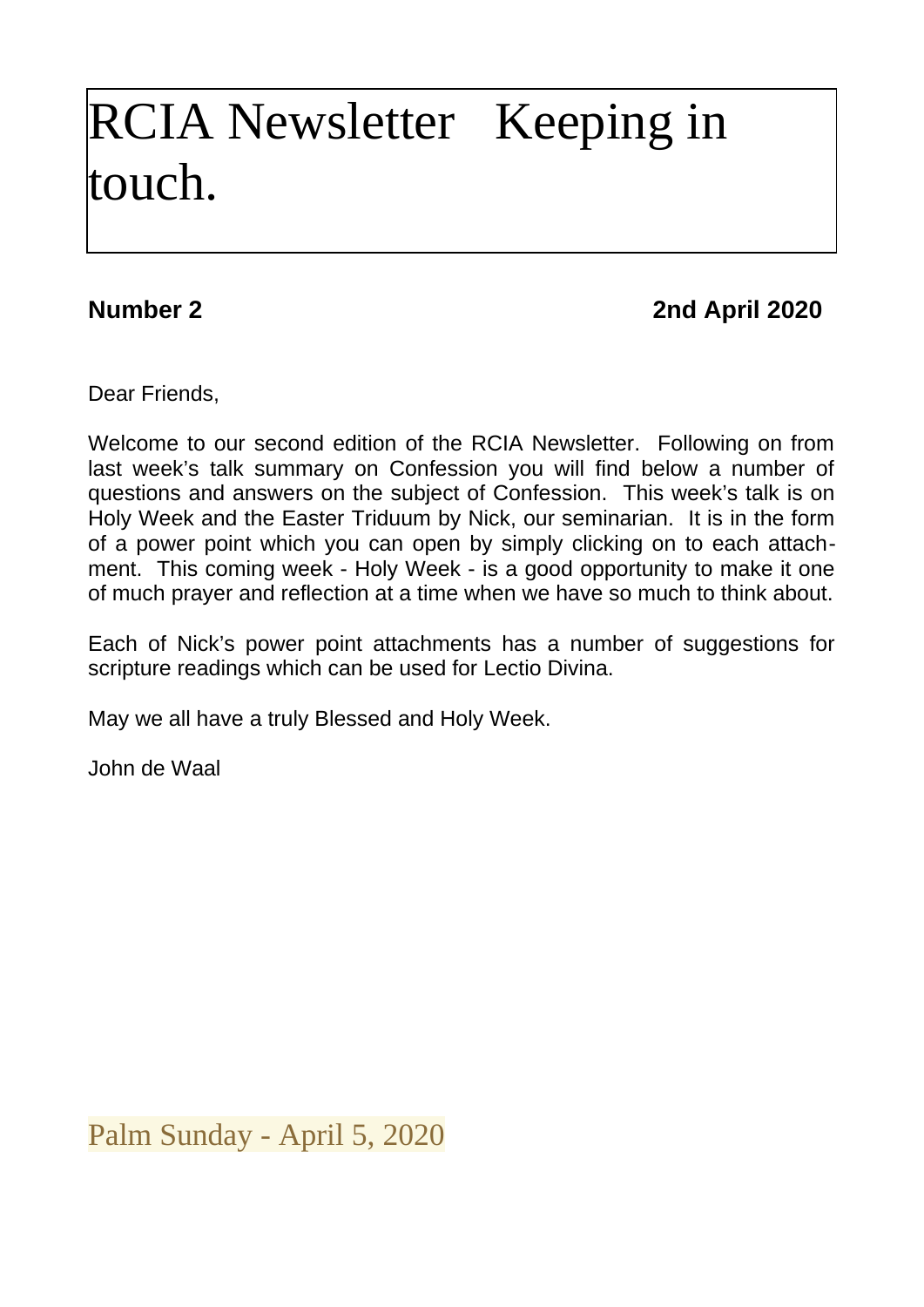Palm Sunday is the final Sunday of Lent, the beginning of Holy Week, and commemorates the triumphant arrival of Christ in Jerusalem, days before he was crucified.

Palm Sunday is known as such because the faithful will often receive palm fronds which they use to participate in the reenactment of Christ's arrival in Jerusalem. In the Gospels, Jesus entered Jerusalem riding a young donkey, and to the lavish praise of the townspeople who threw clothes, or possibly palms or small branches, in front of him as a sign of homage. This was a customary practice for people of great respect.

The use of a donkey instead of a horse is highly symbolic, it represents the humble arrival of someone in peace, as opposed to arriving on a steed in war.

A week later, Christ would rise from the dead on the first Easter.

During Palm Sunday Mass, palms are distributed to parishioners who carry them in a ritual procession into church. The palms are blessed and many people will fashion them into small crosses or other items of personal devotion. These may be returned to the church, or kept for the year.

Because the palms are blessed, they may not be discarded. Instead, they are appropriately gathered at the church and incinerated to create the ashes that will be used in the follow year's Ash Wednesday observance.

The colors of the Mass on Palm Sunday are red and white, symbolizing the redemption in blood that Christ paid for the world.

### The Triduum.

The rites of Holy Week are the means by which we enter into the mysteries of Christ's passion and resurrection.

As the Catechism of the Catholic Church tells us (CCC 1168), "Beginning with the Easter Triduum as its source of light, the new age of the Resurrection fills the whole liturgical year with its brilliance. Gradually, on either side of this source, the year is transfigured by the liturgy. It really is a 'year of the Lord's favour' (Lk 4:19)." This is how each liturgical year unfolds (image from https://en.wikipedia.org/wiki/Liturgical year).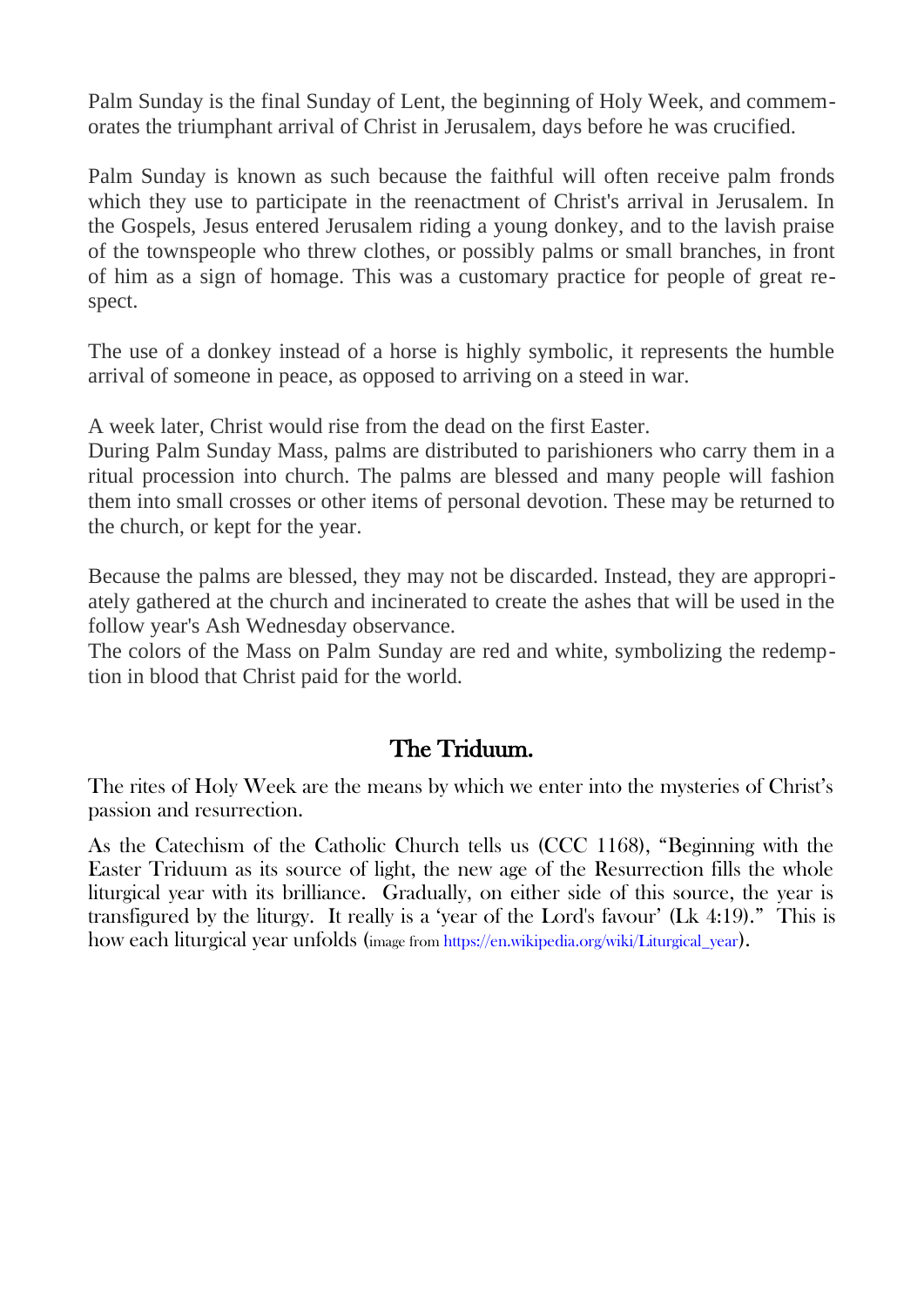

The Paschal Triduum ('The Three Days'- Maundy Thursday, Good Friday and Holy Saturday) is the heart of the liturgical year, the heart of our faith and also the heartbeat of all the other seasons. What is this heart of our faith? The paschal mystery of Jesus Christ: His life, passion, death, and resurrection.

The Triduum is celebrated as one great liturgy; from the greeting and Sign of the Cross on Holy Thursday until the Solemn Blessing and double Alleluia Dismissal at the Easter Vigil on Holy Saturday. (There is no final blessing or dismissal on either Holy Thursday or Good Friday and Good Friday has no greeting either).

Please see the accompanying two PowerPoints for more information:

<http://ourladyofransom.org.uk/wp-content/uploads/2020/03/Holy-Thursday.pptx>

<http://ourladyofransom.org.uk/wp-content/uploads/2020/03/Good-Friday-RCIA.pptx>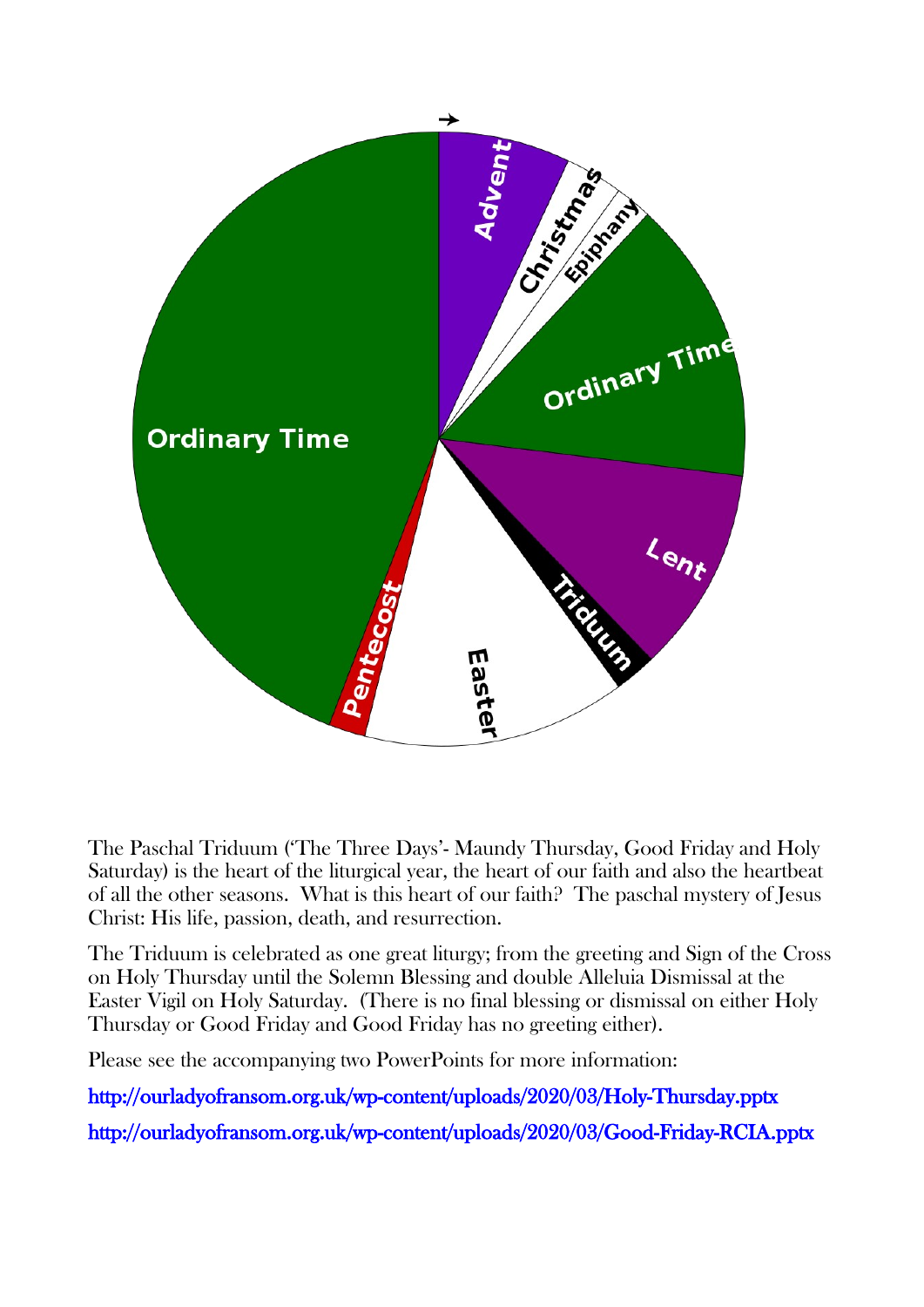#### **Q & A on Confession.**

#### **1. What is the "Seal of the Confessional?"**

This is the practice that Catholic priests must never divulge what they are told by anyone during Confession. Confidentiality is absolute. If a priest broke "the seal" he would be excommunicated.

#### **2. What is "face to face" Confession?**

Usually Confession takes place in the Confessional Box with the anonymity of the penitent being preserved by the priest being unable to see whose confession they are hearing. Many prefer this - even though confidentiality is absolute (see Question 1). It is often possible, however, to have "face to face" confession - with priest and penitent sitting facing each other. There is no attempt to being anonymous. This can be very beneficial for building up an understanding over time, especially where the priest acts as a spiritual director or guide. The choice is the penitent's.

#### **3. What is "General Absolution?"**

There are a number of ways that the Sacrament of Confession can be arranged. Usually the Confession is in the privacy of the "box" or "face to face" where the penitent has prepared individually and has "gone to Confession" at a time set aside by the priests of the parish - although anyone can ask a priest for Confession outside of the set times.

Another way to arrange Confession is to attend what is called a "Penitential Service" with other people. In this case the preparation for the sacrament is conducted together with appropriate readings, prayers and words of encouragement from the priest. There then follows individual confession as described in the usual form above. The only difference is the preparation.

Yet another way is called "General Absolution". In this case the preparation is with other people but there is no individual confession of sins, but the priest gives absolution - the prayer of sacramental forgiveness - to everyone at the same time. This extraordinary form is exactly that : extraordinary, where circumstances make individual confession very impractical and the danger of death imminent. It has been used in times of war when many soldiers are going into battle and there is insufficient time for a priest to hear so many individual confessions. If this form is used and an individual has committed a serious sin they should still try to go to individual confession as soon as possible.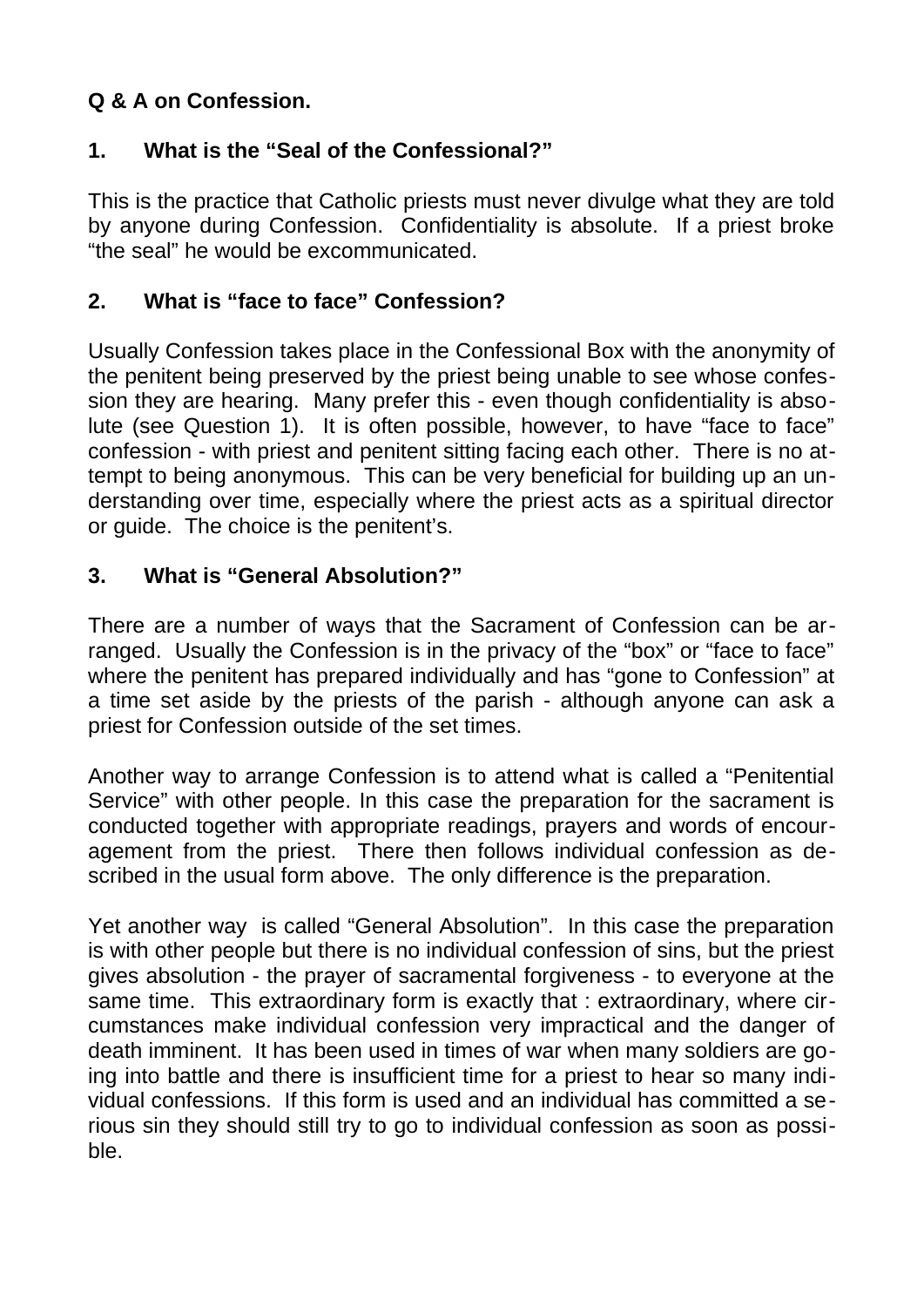#### **4. Do priests have to go to Confession?**

Yes, all Catholics are expected to go to Confession - at least once a year - in



the case of serious sins. All priests will have their own spiritual directors. This includes the Pope. We are all sinners to a greater or lesser extent. Frequent confession is a good practice to encourage growth in holiness - even when sins are not serious.

The Pope goes to Confession.